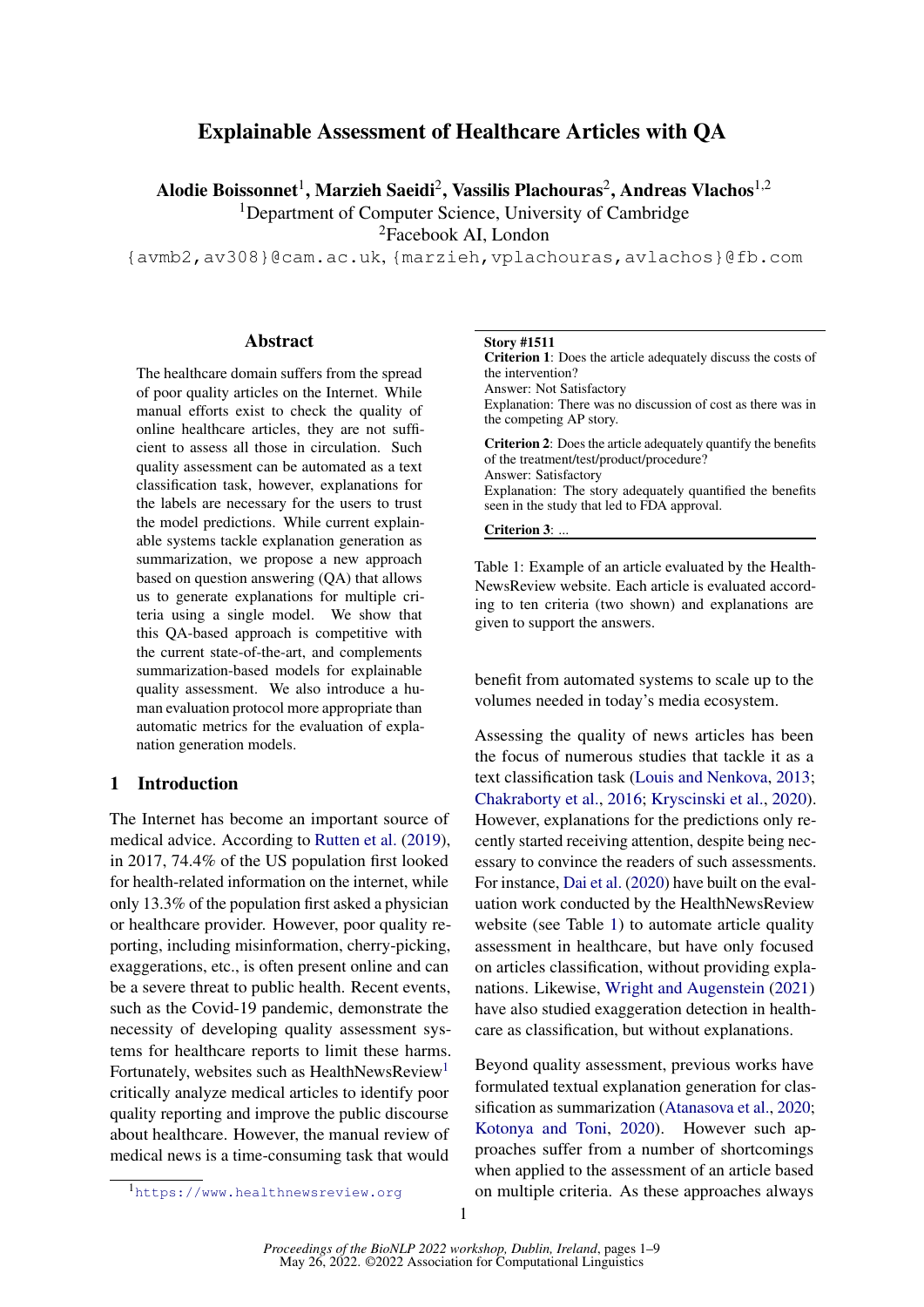output a single summary for a given input text, separate models must be trained to generate explanations for each classification label and evaluation criterion (e.g. reliability of sources, lack of information, etc.), as in the example given in Table [1.](#page-0-0) This considerably reduces the number of available training instances per model, because gold explanations of only one criterion at a time can be used for training, and it also requires developing and maintaining a model per criterion. Summarizationbased models are also not appropriate to return an explanation for a label that is justified by the lack of information in the text (see criterion 1 in Table [1\)](#page-0-0).

In this work, we develop an explainable quality assessment system for health news reports, and we evaluate it on the *FakeHealth* corpus [\(Dai et al.,](#page-5-3) [2020\)](#page-5-3). It differs from previous work as its explanation generation model is based on question answering (QA), which takes into consideration the definition of each evaluation criterion in the form of a question (see Table [1\)](#page-0-0). This approach addresses the limitations of summarisation-based systems: it benefits from a larger training dataset consisting of instances from all criteria and labels at once, can better generate explanations regarding the absence of information, and requires training and maintaining a single model for all criteria.

We compare our approach for explanation generation against a summarization-based system inspired from [Kotonya and Toni](#page-5-5) [\(2020\)](#page-5-5). Our results show that both approaches are complementary and perform better in different cases. More specifically, summarization-based systems are more appropriate when relevant information is explicitly given in articles, while QA-based systems perform better when relevant information is missing.

Finally, evaluating generated explanations is not an easy task as we should consider both the structure and the sense of texts. Previous works used automatic metrics for the evaluation of explanations, which are known to be insufficient for abstractive text generation. [Mani](#page-5-6) [\(2002\)](#page-5-6) precisely insisted that assessing the readability and quality of a generated text requires human annotators as no automatic metric can achieve good performance on this task. Likewise, [Kryscinski et al.](#page-5-7) [\(2019\)](#page-5-7) have recently highlighted that automatic evaluation protocols, usually relying on ROUGE scores, correlate weakly with human judgement and fail to evaluate critical features, such as factual consistency. For

this reason, we propose a new human evaluation protocol to assess the fluency, consistency, and factual correctness of the explanations, and we show that automatic metrics are not appropriate for this task.

## 2 Methodology

Our system starts with classifying articles according to ten evaluation criteria, then generates explanations using QA, taking into account the predicted classification labels. The purpose of the text classification step is to determine whether an article is satisfactory with respect to different evaluation criteria. We consider different options from the literature: logistic regression for its simplicity, BERT-based classification which is commonplace but truncates texts to 512 tokens, and a Longformerbased encoder model [\(Beltagy et al.,](#page-4-2) [2020\)](#page-4-2), which is able to deal with long input texts like those of our study. Both BERT and Longformer-based classifiers are pre-trained for a large classification task on a biomedical dataset, *PubMed*[2](#page-0-1) , then fine-tuned on the *FakeHealth* dataset. In line with [Beltagy](#page-4-2) [et al.](#page-4-2) [\(2020\)](#page-4-2)'s recommendation, we use a classification objective for Longformer classifier, that places a global attention mask on a [CLS] token. This token aggregates the representation of the whole text at the beginning of the input text as shown in Table [6](#page-7-0) in Appendix [C.1,](#page-6-0) that gives an example of the encoding of input texts and shows the global attention mask of our model. Readers should refer to [Beltagy et al.](#page-4-2) [\(2020\)](#page-4-2) for further details about attention masks of Longformer models.

The second stage of the pipeline generates abstractive explanations for the previously predicted classes. As the QA approach takes into account the classes and the questions posed by criteria, we only need to train a single model, handling all criteria and classes. Following [Soni and Roberts](#page-5-8) [\(2020\)](#page-5-8), we have chosen to work with a Longformerbased encoder-decoder that we first train on the open-domain dataset *SQuAD v2.0* [\(Rajpurkar et al.,](#page-5-9) [2018\)](#page-5-9), and then fine-tune on *FakeHealth*. Because gold explanations in the *FakeHealth* dataset are abstractive, our model learns to write complete explanations despite the pre-training step on *SQuAD* whose explanations are spans of phrases. Even though we always use the same ten questions (shown in Table [9](#page-8-0) in Appendix [C.2\)](#page-6-1) for fine-tuning

<sup>2</sup><https://deepai.org/dataset/pubmed>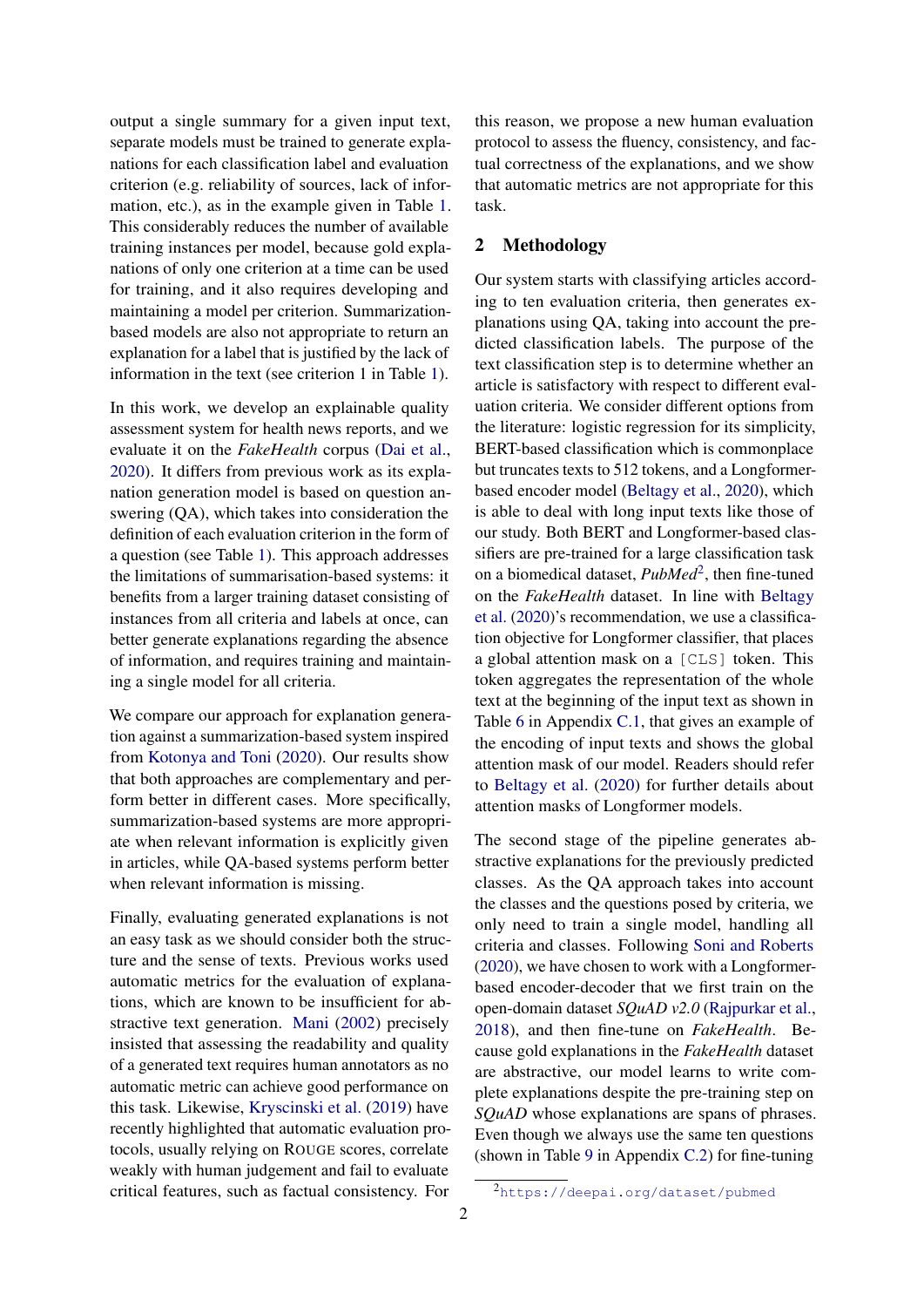and evaluation, this approach differs from queryfocused summarization because of its ability to generate explanations for information missing from the article which a summarization system cannot handle. We use the QA objective introduced by [Beltagy](#page-4-2) [et al.](#page-4-2) [\(2020\)](#page-4-2) for Longformer that places a global attention mask on all question tokens (see Table [6](#page-7-0) in Appendix [C.1\)](#page-6-0), and we feed our model with the article, the criterion, and the class prediction. During training, we use the gold classes of articles to generate explanations, as generating post-hoc explanations for incorrectly predicted labels would not be meaningful.

Following recent previous work on explainable factchecking in healthcare by [Kotonya and Toni](#page-5-5) [\(2020\)](#page-5-5), we implement a baseline for the explanation generation task, based on summarization. Because such a system does not take into account the criteria definitions in its input, it cannot combine all criteria together as it would always produce the same explanation for all criteria. Therefore, this approach requires training independent models for each class within a criterion, which results in 30 models (10) criteria × 3 classes) in the case of the *FakeHealth* dataset. We use here a summarization objective for the Longformer model, that applies a global attention mask to the very first token of input texts (see Table [6](#page-7-0) in Appendix [C.1](#page-6-0) and [Beltagy et al.](#page-4-2) [\(2020\)](#page-4-2)).

### 3 Human evaluation of explanations

Unlike previous works that assess generated text with automatic metrics, we design a human evaluation protocol that assesses four aspects of explanations: their fluency, consistency, factual correctness, and whether they are indicative of the label that they are supposed to explain. An explanation is considered fluent if it sounds natural, and consistent if it does not contradict itself, include repetitions, or information that is not mentioned in the article. The factual correctness criterion looks for incorrect facts, contradictions with respect to the article, or hallucinations. Finally, generated explanations should allow a human judge to infer correctly the label they are meant to explain.

We conducted two pilot studies in order to assess the quality of our guidelines. As reported in Table [2,](#page-2-0) Pilot 1 brought to light the ambiguity of the initial version of the guidelines, while Pilot 2 reached higher inter-annotator agreement scores. The new version of the guidelines is more detailed

<span id="page-2-0"></span>

|         |         | Fluency Factual correctness Guessed class |      |
|---------|---------|-------------------------------------------|------|
| Pilot 1 | $-0.12$ | 0.29                                      | 0.76 |
| Pilot 2 | 0.46    | 0.49                                      | 0.58 |

Table 2: Inter-annotator agreement scores (averages of Cohen Kappa scores) of the two pilot studies.

<span id="page-2-1"></span>

| Criterion    | Not S. | S.   | Not A. |
|--------------|--------|------|--------|
| 1            | 1431   | 495  | 370    |
| $\mathbf{2}$ | 1505   | 768  | 23     |
| 3            | 1413   | 717  | 166    |
| 4            | 1445   | 848  | 3      |
| 5            | 286    | 1921 | 89     |
| 6            | 1135   | 1147 | 14     |
| 7            | 1120   | 1063 | 113    |
| 8            | 538    | 1457 | 301    |
| 9            | 672    | 1543 | 81     |
| 10           | 391    | 1771 | 134    |

Table 3: Distribution of articles in each class per criterion. These numbers combine both the *HealthRelease* and *HealthStory* datasets.

than the first one and provides some examples of what is expected. For instance, instead of asking if an explanation is fluent, the new guidelines specify that explanations should be rated as fluent if they sound natural and their syntactic structure is correct. Thus, the sentence "it's sunny but it's sunny" should not be considered as fluent, while "it's sunny but it's not sunny" should be considered fluent despite the contradiction, which is judged negatively under consistency.

The final guidelines used for the evaluation in Section [5](#page-3-0) are fully detailed in Appendix [B.](#page-5-10) In Table [2,](#page-2-0) the consistency criterion is missing as it was added after Pilot 2.

## 4 Data

We evaluate our QA and summarization-based models on the *FakeHealth* corpus of health news articles, released by [Dai et al.](#page-5-3) [\(2020\)](#page-5-3). Each article in the dataset was evaluated by at least two experts, according to ten criteria that assess diverse aspects such as "the overclaiming, missing of information, reliability of sources and conflict of interests" [\(Dai](#page-5-3) [et al.,](#page-5-3) [2020\)](#page-5-3). [Dai et al.](#page-5-3) [\(2020\)](#page-5-3) found zero to a minor positive correlation between the criteria, which justifies the relevance of all of them. These criteria are reported in Table [9](#page-8-0) in Appendix [C.2.](#page-6-1)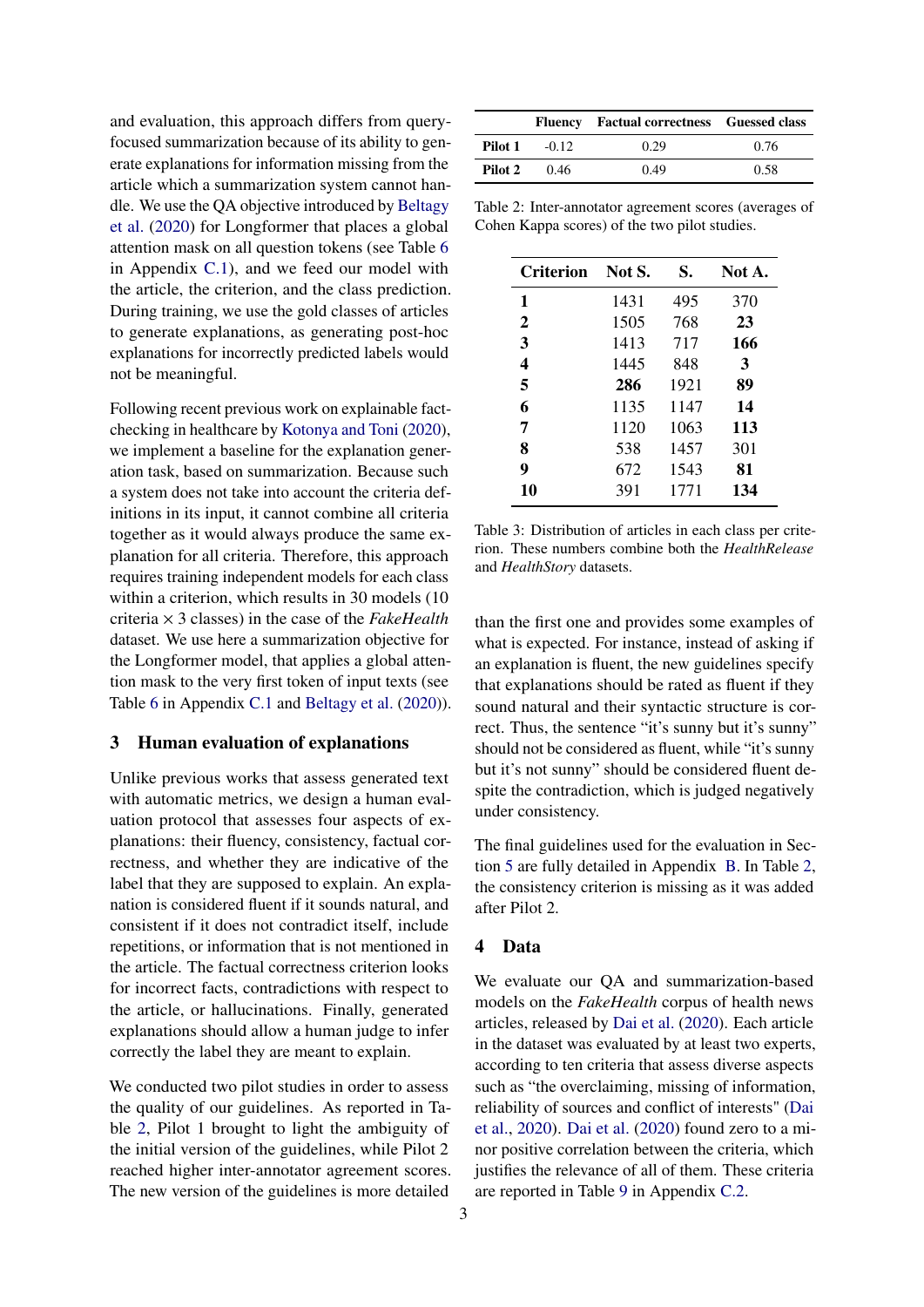For each criterion, articles are annotated with one of three labels, *Not Satisfactory*, *Satisfactory*, and *Not Applicable*, and a textual explanation that justifies the assigned label, as shown in Table [1.](#page-0-0) The label distribution across criteria is highly unbalanced, *Not Applicable* instances being the rarest. For example, criteria 2, 4, and 6 have at least 65 times more *Not Satisfactory* instances than *Not Applicable* ones (see Table [3\)](#page-2-1).

#### <span id="page-3-0"></span>5 Results

#### 5.1 Quality assessment per criterion

We compare Longformer-based, BERT-based, and Logistic Regression models for the quality of the classification task via their macro  $F_1$ -scores for each criterion. Table [4](#page-3-1) shows that our Longformerbased models perform the best due to their ability to encode longer texts. The Logistic Regression models also achieves great performance despite its simplicity, but this must be qualified as classes are highly unbalanced and Logistic Regression mostly predicts the dominant class. An analysis broken down by criterion also highlights that all models perform unevenly across criteria. This suggests that some criteria are harder to handle, notably, those requiring external knowledge or subjective judgment (e.g. criterion 5 asking whether articles commit disease-mongering).

We also tried to build a single Longformer-based model handling all classes at once using a QAbased approach that treats criteria as questions and predicts labels, but it performed poorly. We suspect that we have poor results because we perform a classification task with a QA-based model.

#### 5.2 Explanation generation

Table [5](#page-4-3) reports the overall performance of both summarization and QA-based approaches for the explanation generation task only. These results show that the QA-based approach performs better than, or as well as, the baseline system. Both approaches achieve similar performance in terms of consistency and factual correctness, but the QA approach produces explanations that are more fluent and that indicate the correct label more often. Table [7](#page-7-1) in Appendix [C.2](#page-6-1) provides some examples of the generated explanations. In these tables, gold explanations correspond to the explanations written by health expert in the *FakeHealth* dataset.

An analysis per class (see Table [5\)](#page-4-3) reveals that the

<span id="page-3-1"></span>

|                        | Longformer | <b>BERT</b> | LogReg | From gen. expl. |
|------------------------|------------|-------------|--------|-----------------|
| Criterion 1            | 0.67       | 0.63        | 0.59   | 0.61            |
| Criterion <sub>2</sub> | 0.43       | 0.42        | 0.40   | 0.30            |
| Criterion 3            | 0.52       | 0.55        | 0.46   | 0.45            |
| Criterion 4            | 0.40       | 0.42        | 0.36   | 0.61            |
| Criterion 5            | 0.35       | 0.30        | 0.37   | 0.33            |
| Criterion 6            | 0.42       | 0.39        | 0.37   | 0.60            |
| Criterion 7            | 0.35       | 0.37        | 0.36   | 0.40            |
| Criterion 8            | 0.57       | 0.59        | 0.49   | 0.46            |
| Criterion 9            | 0.40       | 0.37        | 0.37   | 0.34            |
| Criterion 10           | 0.45       | 0.45        | 0.36   | 0.24            |
| Mean                   | 0.46       | 0.44        | 0.41   | 0.43            |

Table 4: Macro  $F_1$ -scores of our different classifiers for each criterion. The last row *Mean* gives the average performance of each model across criteria. The column *From gen. expl.* corresponds to the classification task conducted from generated explanations, as described in Section [5.3.](#page-3-2)

summarization approach performs better for the *Satisfactory* class, while the QA approach performs better for the *Not Satisfactory* and *Not Applicable* classes. This can be explained by the fact that *Satisfactory* articles include the relevant information to the criteria and require models to reuse this information to generate explanations, thus resembling summarization. On the other hand, for the *Not Satisfactory* class, models need to point out missing information and this is naturally harder for a summarization model, but easier for a QA-based one that can generate text about missing information. Finally, the *Not Applicable* class suffers mainly from having very few instances for training (see Table [3\)](#page-2-1). With a single model, the QA approach is able to overcome this issue and generate better explanations.

To achieve the best performance, the previous results suggest combining both systems and using the summarization-based system for *Satisfactory* instances, and the QA-based system for all others. With this combination, 81% of explanations are fluent, 76% consistent, 57% factually correct, and 85% indicate correct labels. The pretty low factual correctness of explanations can be explained by the severeness of guidelines that ask annotators to rate an explanation as factually incorrect as soon as at least one detail is incorrect, regardless of the correctness of all other details.

## <span id="page-3-2"></span>5.3 Predicting classes from generated explanations

To further test our methodology, we run an experiment in which we first generate explanations,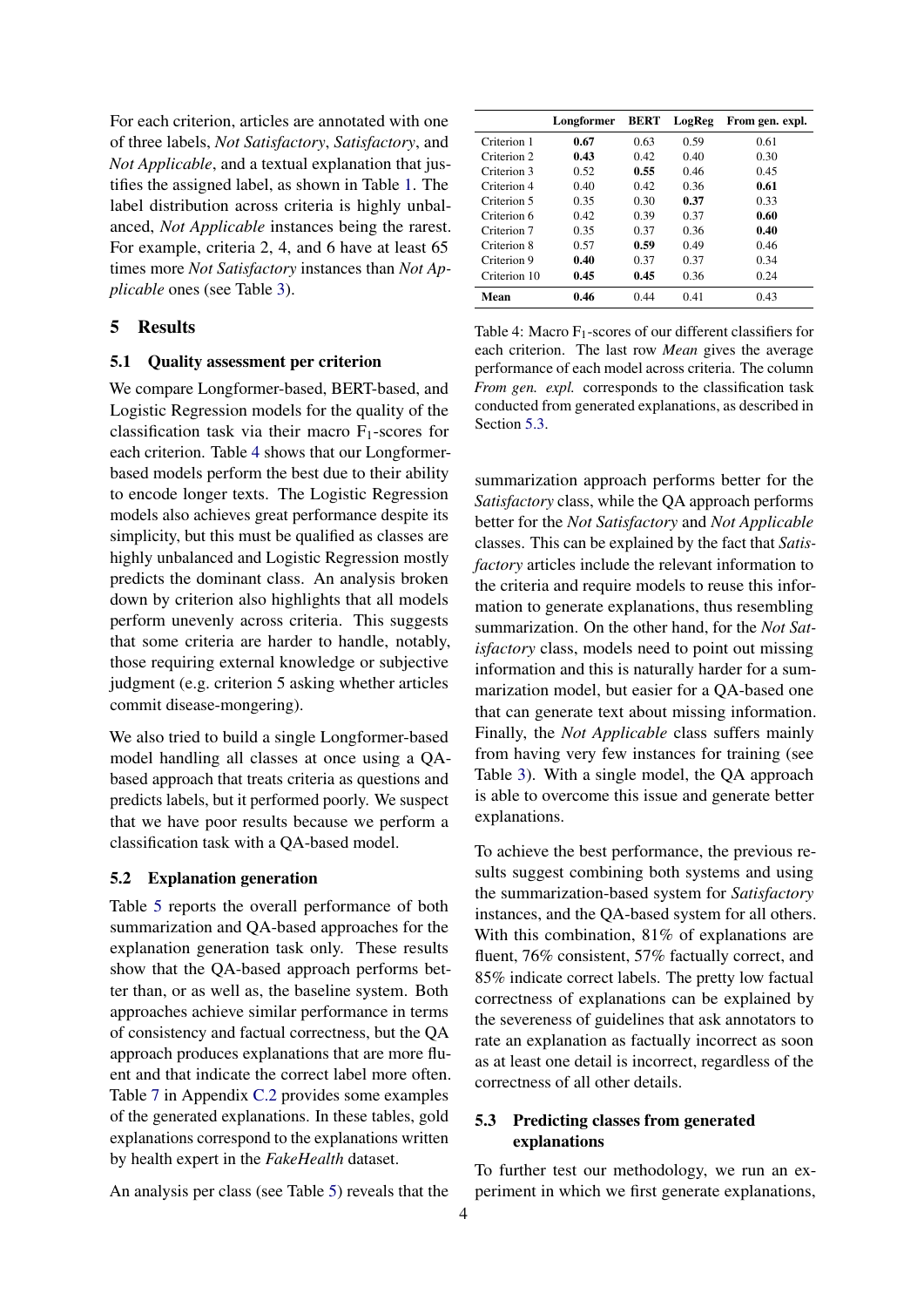<span id="page-4-3"></span>

|             | <b>Fluency</b> |      |                        | <b>Consistency</b> Factual correctness Correct class |             |      |      |      |       |
|-------------|----------------|------|------------------------|------------------------------------------------------|-------------|------|------|------|-------|
|             | Sum.           | QA   | Sum.                   |                                                      | $QA$   Sum. | QA   | Sum. | ОA   | Count |
| All classes | 74.5           | 80   | $72.5$ $72.5$   $52.5$ |                                                      |             | 52   | 85   | 86   |       |
| Not S.      | 73.2           | 83.5 | 67                     | 73.2                                                 | 42.3        | 48.5 | 87.6 | 89.7 | 97    |
| S.          | 79.6           | 76.3 | 80.6                   | 73.1                                                 | 63.4        | 53.8 | 86   | 82.8 | 93    |
| Not A.      | 40             | 80   | 50                     | 60                                                   | 50          | 70   | 50   | 80   |       |

Table 5: Results of the evaluation of the summarization and QA-based systems per class (as percentages).

and then classify articles from the predicted explanations. We use the same approach as before, i.e. a Longformer-based model with a QA objective fine-tuned on *FakeHealth* articles for explanation generation, and a Longformer-based classifier fine-tuned on predicted explanations. Results are reported in Table [4](#page-3-1) and show that classifying articles before generating explanations, achieves better performance. This finding is not surprising as the explanation generation model is influenced by dominant classes and ignores minority classes. Wrong explanations propagate then to the classification task and are responsible for incorrect labels. However, the classification model built from generated explanations performs very well for criteria 4 and 6. Yet, these results should be considered with caution, as classes for these criteria are highly unbalanced (with respectively 3 and 14 instances in the *Not Applicable* class) and the model predicts most of the time the majority class. This ablation study corroborates the recommendations of [Kotonya and](#page-5-5) [Toni](#page-5-5) [\(2020\)](#page-5-5) and [Mani](#page-5-6) [\(2002\)](#page-5-6).

#### 5.4 Automatic v. human evaluation

Finally, we investigate the correlation between human judgement and automatic metrics used in previous works [\(Ermakova et al.,](#page-5-11) [2019\)](#page-5-11), including ROUGE [\(Lin,](#page-5-12) [2004\)](#page-5-12) and BLEU [\(Papineni et al.,](#page-5-13) [2002\)](#page-5-13) scores. Table [8](#page-8-1) in Appendix [B.3](#page-6-2) reports the correlation coefficients between all metrics. Using Kendall's Tau, we find that all these correlations are very low, at most 0.11 with ROUGE scores and 0.07 with the BLEU score. This finding was expected as most of the automatic metrics focus on word overlap, which makes it difficult to check the grammatical and syntactic correctness of explanations, as well as their factual consistency. This conclusion echoes [Kryscinski et al.](#page-5-7) [\(2019\)](#page-5-7)'s work on automatic evaluation protocols.

#### 6 Conclusion and discussion

In this work, we propose a new QA-based approach to generate explanations for quality assessment systems. This approach allows us to build a single model, able to generate explanations for different criteria and classes, by taking into account the questions related to criteria. We have shown that the QA-based system is competitive with the summarization-based one, and that they are complementary. Notably, the QA-based approach is more appropriate when the relevant information is not explicitly given in articles or for small classes. As for the classification task, Longformer-based models perform best thanks to their ability to deal with long input texts. Finally, we have highlighted that automatic metrics, such as ROUGE, correlate very weakly with human judgment when it comes to evaluating explanation generation models. This paper could serve as a starting point to explore the use of QA models for explainable article assessment.

### Acknowledgements

Andreas Vlachos's work at the University of Cambridge is supported by by the ERC grant AVeriTeC (GA 865958) and the EU H2020 grant MONITIO (GA 965576).

#### References

<span id="page-4-1"></span>Pepa Atanasova, Jakob Grue Simonsen, Christina Lioma, and Isabelle Augenstein. 2020. [Generating fact](http://arxiv.org/abs/2004.05773) [checking explanations.](http://arxiv.org/abs/2004.05773)

<span id="page-4-2"></span>Iz Beltagy, Matthew E. Peters, and Arman Cohan. 2020. Longformer: The long-document transformer. *arXiv:2004.05150*.

<span id="page-4-0"></span>Abhijnan Chakraborty, Bhargavi Paranjape, Sourya Kakarla, and Niloy Ganguly. 2016. [Stop clickbait: De](https://doi.org/10.1109/ASONAM.2016.7752207)[tecting and preventing clickbaits in online news me](https://doi.org/10.1109/ASONAM.2016.7752207)[dia.](https://doi.org/10.1109/ASONAM.2016.7752207) In *2016 IEEE/ACM International Conference on Advances in Social Networks Analysis and Mining (ASONAM)*, pages 9–16.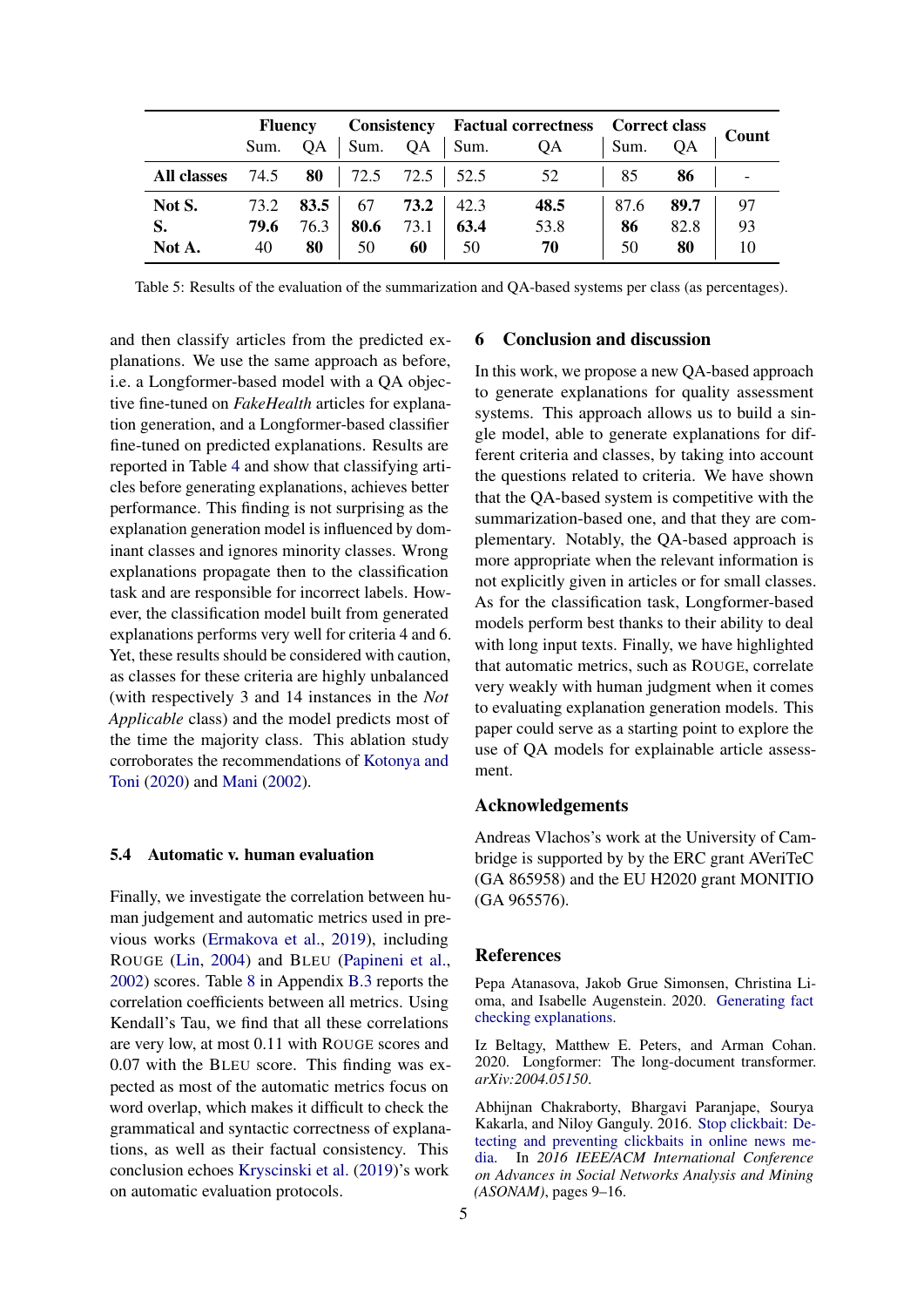<span id="page-5-3"></span>Enyan Dai, Yiwei Sun, and Suhang Wang. 2020. [Ginger cannot cure cancer: Battling fake health](http://arxiv.org/abs/2002.00837) [news with a comprehensive data repository.](http://arxiv.org/abs/2002.00837) *CoRR*, abs/2002.00837.

<span id="page-5-11"></span>Liana Ermakova, Jean Valère Cossu, and Josiane Mothe. 2019. [A survey on evaluation of summariza](https://doi.org/https://doi.org/10.1016/j.ipm.2019.04.001)[tion methods.](https://doi.org/https://doi.org/10.1016/j.ipm.2019.04.001) *Information Processing Management*, 56(5):1794–1814.

<span id="page-5-5"></span>Neema Kotonya and Francesca Toni. 2020. [Explain](http://arxiv.org/abs/2010.09926)[able automated fact-checking for public health claims.](http://arxiv.org/abs/2010.09926)

<span id="page-5-7"></span>Wojciech Kryscinski, Nitish Shirish Keskar, Bryan Mc-Cann, Caiming Xiong, and Richard Socher. 2019. [Neu](https://doi.org/10.18653/v1/D19-1051)[ral text summarization: A critical evaluation.](https://doi.org/10.18653/v1/D19-1051) In *Proceedings of the 2019 Conference on Empirical Methods in Natural Language Processing and the 9th International Joint Conference on Natural Language Processing (EMNLP-IJCNLP)*, pages 540–551, Hong Kong, China. Association for Computational Linguistics.

<span id="page-5-2"></span>Wojciech Kryscinski, Bryan McCann, Caiming Xiong, and Richard Socher. 2020. [Evaluating the factual con](https://doi.org/10.18653/v1/2020.emnlp-main.750)[sistency of abstractive text summarization.](https://doi.org/10.18653/v1/2020.emnlp-main.750) In *Proceedings of the 2020 Conference on Empirical Methods in Natural Language Processing (EMNLP)*, pages 9332– 9346, Online. Association for Computational Linguistics.

<span id="page-5-12"></span>Chin-Yew Lin. 2004. [ROUGE: A package for auto](https://www.aclweb.org/anthology/W04-1013)[matic evaluation of summaries.](https://www.aclweb.org/anthology/W04-1013) In *Text Summarization Branches Out*, pages 74–81, Barcelona, Spain. Association for Computational Linguistics.

<span id="page-5-1"></span>Annie Louis and Ani Nenkova. 2013. [What Makes](https://doi.org/10.1162/tacl_a_00232) [Writing Great? First Experiments on Article Quality](https://doi.org/10.1162/tacl_a_00232) [Prediction in the Science Journalism Domain.](https://doi.org/10.1162/tacl_a_00232) *Transactions of the Association for Computational Linguistics*, 1:341–352.

<span id="page-5-6"></span>Inderjeet Mani. 2002. Summarization evaluation: An overview.

<span id="page-5-13"></span>Kishore Papineni, Salim Roukos, Todd Ward, and Wei-Jing Zhu. 2002. [Bleu: a method for automatic evalua](https://doi.org/10.3115/1073083.1073135)[tion of machine translation.](https://doi.org/10.3115/1073083.1073135) In *Proceedings of the 40th Annual Meeting of the Association for Computational Linguistics*, pages 311–318, Philadelphia, Pennsylvania, USA. Association for Computational Linguistics.

<span id="page-5-9"></span>Pranav Rajpurkar, Robin Jia, and Percy Liang. 2018. [Know what you don't know: Unanswerable questions](https://doi.org/10.18653/v1/P18-2124) [for SQuAD.](https://doi.org/10.18653/v1/P18-2124) In *Proceedings of the 56th Annual Meeting of the Association for Computational Linguistics (Volume 2: Short Papers)*, pages 784–789, Melbourne, Australia. Association for Computational Linguistics.

<span id="page-5-0"></span>Lila J. Finney Rutten, Kelly D. Blake, Alexandra J. Greenberg-Worisek, Summer V. Allen, Richard P. Moser, and Bradford W. Hesse. 2019. [Online](https://doi.org/10.1177/0033354919874074) [health information seeking among us adults: Mea](https://doi.org/10.1177/0033354919874074)[suring progress toward a healthy people 2020 objec](https://doi.org/10.1177/0033354919874074)[tive.](https://doi.org/10.1177/0033354919874074) *Public Health Reports*, 134(6):617–625. PMID: 31513756.

<span id="page-5-8"></span>Sarvesh Soni and Kirk Roberts. 2020. [Evaluation of](https://www.aclweb.org/anthology/2020.lrec-1.679) [dataset selection for pre-training and fine-tuning trans-](https://www.aclweb.org/anthology/2020.lrec-1.679) [former language models for clinical question answer](https://www.aclweb.org/anthology/2020.lrec-1.679)[ing.](https://www.aclweb.org/anthology/2020.lrec-1.679) In *Proceedings of the 12th Language Resources and Evaluation Conference*, pages 5532–5538, Marseille, France. European Language Resources Association.

<span id="page-5-4"></span>Dustin Wright and Isabelle Augenstein. 2021. [Semi](http://arxiv.org/abs/2108.13493)[supervised exaggeration detection of health science](http://arxiv.org/abs/2108.13493) [press releases.](http://arxiv.org/abs/2108.13493)

### A Ethical concerns

The ethical concerns of this work are two-fold. First, readers must be aware that such a deep learning model is prone to make mistakes, as evidenced by the results of the experiments we did (see Section [5\)](#page-3-0). Outputs should be treated as an indication or recommendation, rather than the ground truth.

Secondly, our QA-based approach needs to train a single model, by comparison with the summarization-based one that requires 30 models. Having a single model reduces the pressure on computing resources and consequently, on the environment. It also makes the model easier to maintain.

#### <span id="page-5-10"></span>B Human evaluation

#### B.1 Definition of the evaluation guidelines

To design our human evaluation protocol, we conducted two pilot studies with the same two annotators. To begin with, the first study gathered three annotators who evaluated all explanations generated for the same six articles (three releases and three stories, which results in 60 explanations in total) with the baseline system for explanation generation. They were asked to determine if explanations were written in fluent English, consistent, factually correct, and which classes were suggested by explanations. This evaluation task combined both intrinsic and extrinsic methods to have a complete overview of models' performance, and we assessed to what extent annotators agreed on the evaluation task by looking at inter-annotator agreement scores computed with the Cohen Kappa score. It resulted in a high disagreement among annotators (see Table [2\)](#page-2-0): annotators 1 and 2 even seemed to disagree on the fluency criterion. An in-depth exploration of their annotations revealed that they never agreed when one of them judged that an explanation was not fluent. These low inter-annotator agreement scores seem therefore to be caused by unclear guidelines.

For this reason, more detailed guidelines about the fluency and factual correctness of explanations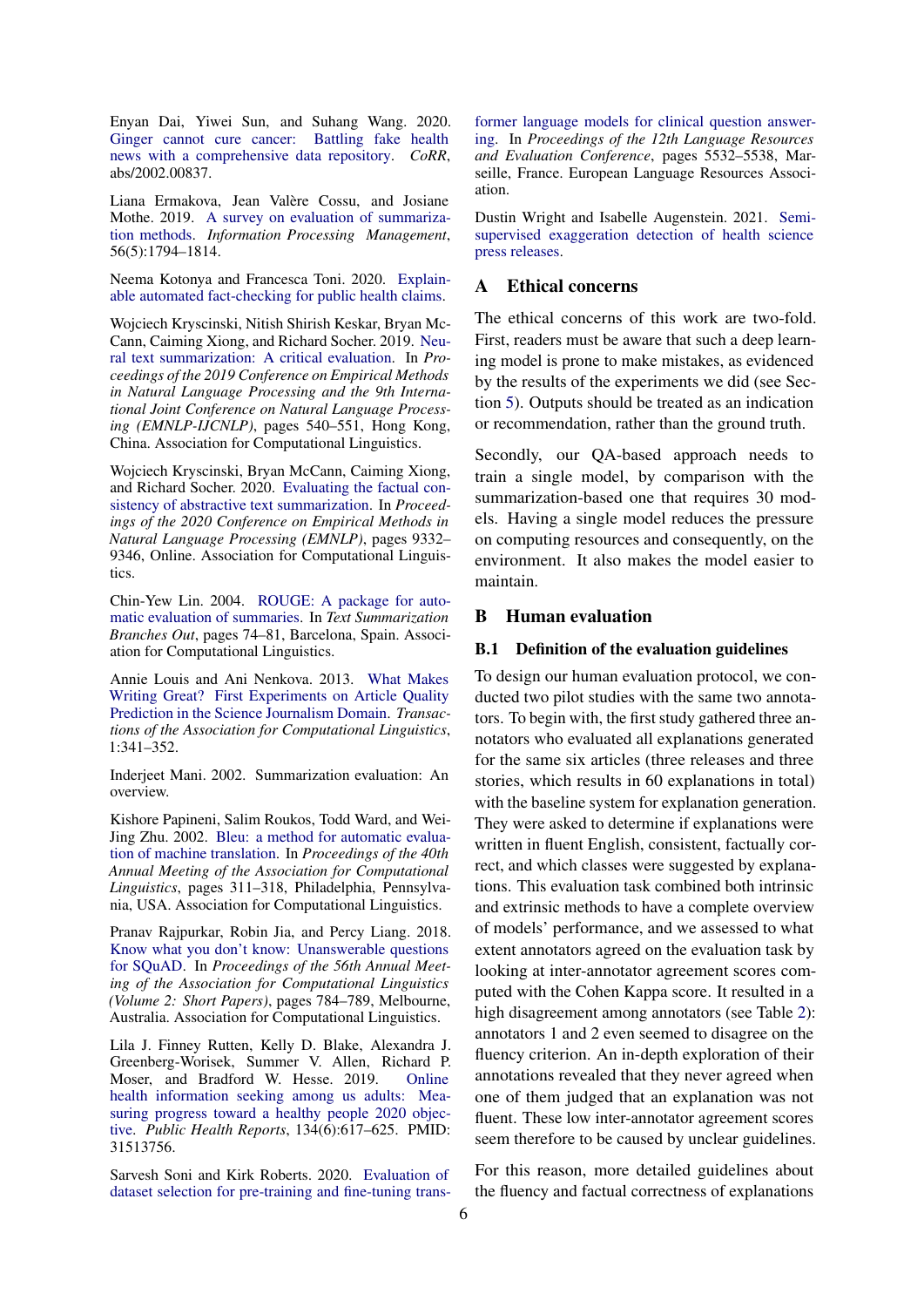were defined, and another pilot study was intended to validate them. It gathered two of the three previous annotators, who evaluated all explanations generated for the same five articles (two releases and three stories) with whether the baseline or the QAbased system. We reduced the number of articles to evaluate as evaluation tasks are time-consuming and five articles, resulting in 50 explanations, are enough to validate guidelines. This second evaluation task achieved a much higher inter-annotator agreement reported in Table [2](#page-2-0) and confirmed the new evaluation guidelines. However, the agreement score for the guessed classes slightly decreased between the first and second evaluation task. An analysis of annotations highlighted that some criteria could be ambiguous. For example, criterion 5 wonders if articles commit disease-mongering, and if they do, they should be rated as *Not Satisfactory* because it implies that they are less reliable. Consequently, a detailed description of each criterion, extracted from HealthNewsReview's website, has been given to annotators for the last evaluation task to raise all ambiguities.

### B.2 Final guidelines

Based on the outcome of the pilot studies, annotators were given the following guidelines:

- Fluency: Is the generated explanation written in fluent English? An explanation should be considered non-fluent if it does not sound natural or its structure is not correct (e.g. paragraphs title). Words case (uppercase or lowercase) should not be taken into account. For example, "it's sunny but it's sunny" should be considered as non-fluent, but "it's sunny but it's not sunny" should be considered as fluent. Likewise, "intro: it's sunny, results: it's sunny, conclusion: it's sunny" should be considered as non-fluent (inappropriate structure).
- Consistency: Is the generated explanation consistent? An explanation should be considered inconsistent if it includes contradiction, repetition, extra information. For example, "it's sunny but it's sunny" should be considered as consistent, but "it's sunny but it's not sunny" should be considered as non-consistent.
- Factual correctness: Are the details (numbers, names, facts, etc.) included in the generated explanation correct? Explanations that contain incorrect facts, contradictions, or halluci-

nations should be evaluated as not satisfactory; but whether or not the factual details are related to the question should not be taken into consideration.

• Suggested class: According to the generated explanation, how would you classify the article? (*Not Satisfactory*, *Satisfactory*, *Not Applicable*, *Can't tell*) A *Can't tell* class has been added if generated explanations do not help classify articles. A description of what was expected for each criterion was given to annotators to raise all ambiguities. It was taken from the HealthNewsReview website from which explanations had been extracted. The inferred classes are considered correct if it matches the gold classes of articles.

The consistency criterion has been added after the two pilot studies, so we have not evaluated the inter-annotator agreement for it. However, the corresponding guidelines have been defined and detailed similarly to the other evaluation criteria to raise any ambiguity for annotators.

For the real evaluation task, annotators have evaluated ten different articles each. They were the same annotators as for pilot studies, so their interannotator agreement was high and we were able to evaluate more articles with great confidence in annotations.

## <span id="page-6-2"></span>B.3 Correlation with automatic metrics

Table [8](#page-8-1) reports the correlation scores between human judgement and automatic metrics used in previous works [\(Ermakova et al.,](#page-5-11) [2019\)](#page-5-11), including ROUGE [\(Lin,](#page-5-12) [2004\)](#page-5-12) and BLEU [\(Papineni et al.,](#page-5-13) [2002\)](#page-5-13) scores. Using Kendall's Tau, we find that all these correlations are very low, at most 0.11 with ROUGE scores and 0.07 with the BLEU score.

## <span id="page-6-0"></span>C Model

## C.1 Model's Attention

For the Longformer model, [Beltagy et al.](#page-4-2) [\(2020\)](#page-4-2) defines different global attention masks according to the task to complete. For classification, the [CLS] token of input texts receives global attention. For a QA task, the global attention mask is applied to all question tokens, while it is applied to the very first token of input texts for a summarization task. Table [6](#page-7-0) illustrates these different attention masks.

### <span id="page-6-1"></span>C.2 Example of models' outputs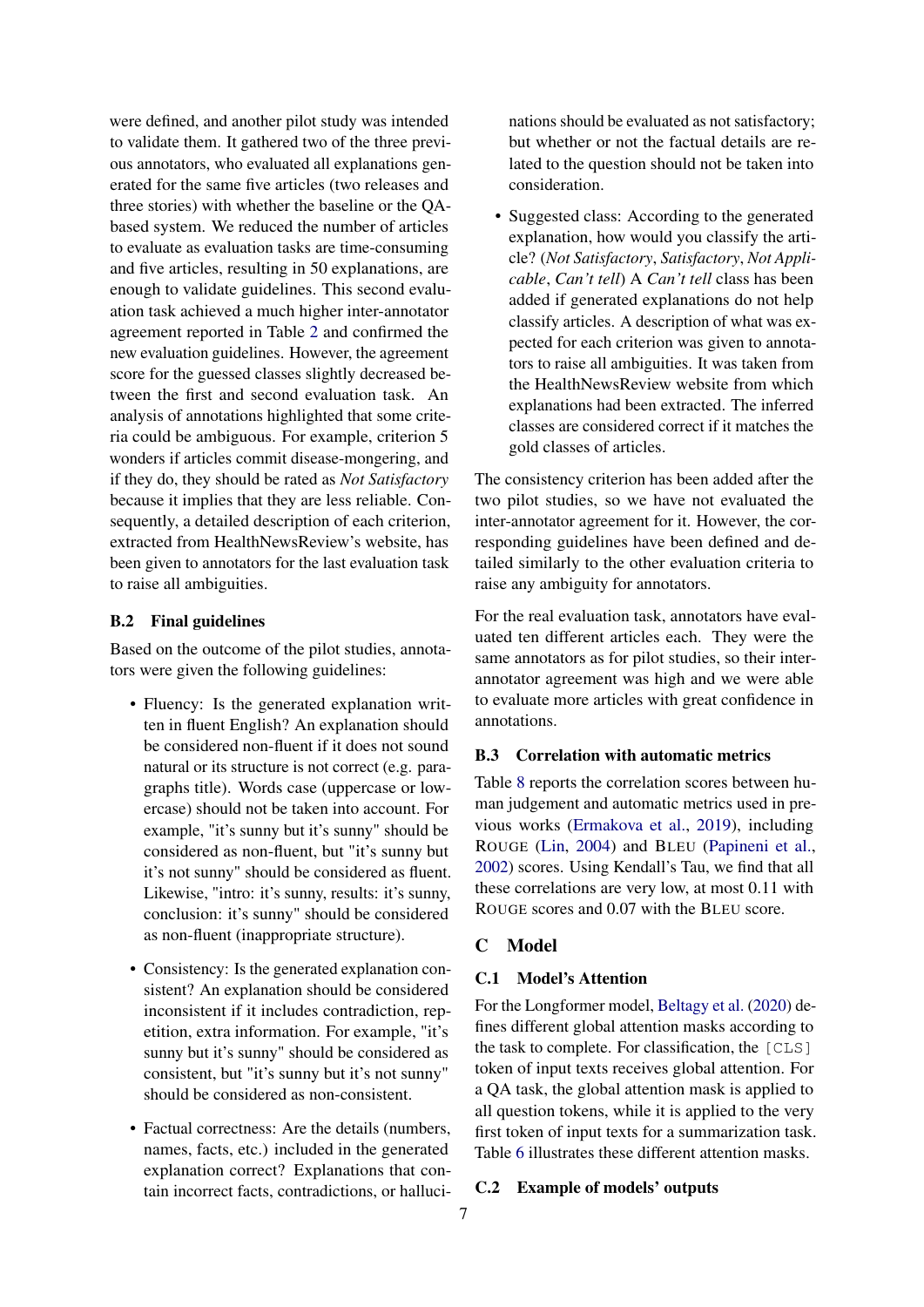### <span id="page-7-0"></span>Question-Answering objective

 $\langle$   $\langle$   $\rangle$  Does the story adequately discuss the costs of the intervention?  $\langle$   $\rangle$   $\langle$   $\rangle$   $\rangle$  Satisfactory  $\langle$   $\rangle$   $\langle$   $\rangle$   $\rangle$  Triumph for Drug to Straighten Clenched Fingers  $\langle$ /s> About one in 20 men is estimated to have Peyronie's, but figures are not precise because people with the condition tend not to discuss it publicly.  $...$  </s>

### Summarization objective

 $\langle$  s> Triumph for Drug to Straighten Clenched Fingers  $\langle$ /s> About one in 20 men is estimated to have Peyronie's, but figures are not precise because people with the condition tend not to discuss it publicly.  $\ldots$  </s>

#### Classification objective

[CLS] Triumph for Drug to Straighten Clenched Fingers </s> About one in 20 men is estimated to have Peyronie's, but figures are not precise because people with the condition tend not to discuss it publicly.  $\ldots$  </s>

Table 6: Example of the inputs and global attention masks of the Longformer model for the different training objectives for HealthStory 1613, Criterion 1. The global attention is put on the tokens highlighted in grey.

# <span id="page-7-1"></span>HealthRelease #528, Criterion 5, Satisfactory

*Gold explanation*

There is no disease mongering in this release.

### *Generated explanation – QA-based system*

There is no disease mongering in this news release. Obesity is a serious health issue, and the release provides some context about the prevalence of obesity in the US. Rated as fluent, consistent, factually incorrect, and suggesting a *Satisfactory* label

## *Generated explanation – baseline system*

There is no disease mongering in the news release. The release provides some context about the prevalence and severity of obesity and its consequences.

Rated as fluent, consistent, factually incorrect, and suggesting a *Satisfactory* label

### HealthStory #1619, Criterion 1, Satisfactory

#### *Gold explanation*

The story notes that a 5.29-ounce tube of the product retails for \$39.99 at drugstores.

#### *Generated explanation – QA-based system*

The story notes that the cream is available at Sephora.com for \$69.99. The story could have done a better job of comparing the cost of the cream to other products on the market. Rated as fluent, consistent, factually incorrect, and suggesting a *Satisfactory* label

#### *Generated explanation – baseline system*

The story states that the cream "takes the redness out of new stretch marks." That's good enough for the story, but it would have been better if the story would have mentioned the cost. Rated as fluent, consistent, factually correct, and suggesting a *Not Satisfactory* label

Table 7: Examples of explanations generated with our QA-based and summarization-based baseline systems.